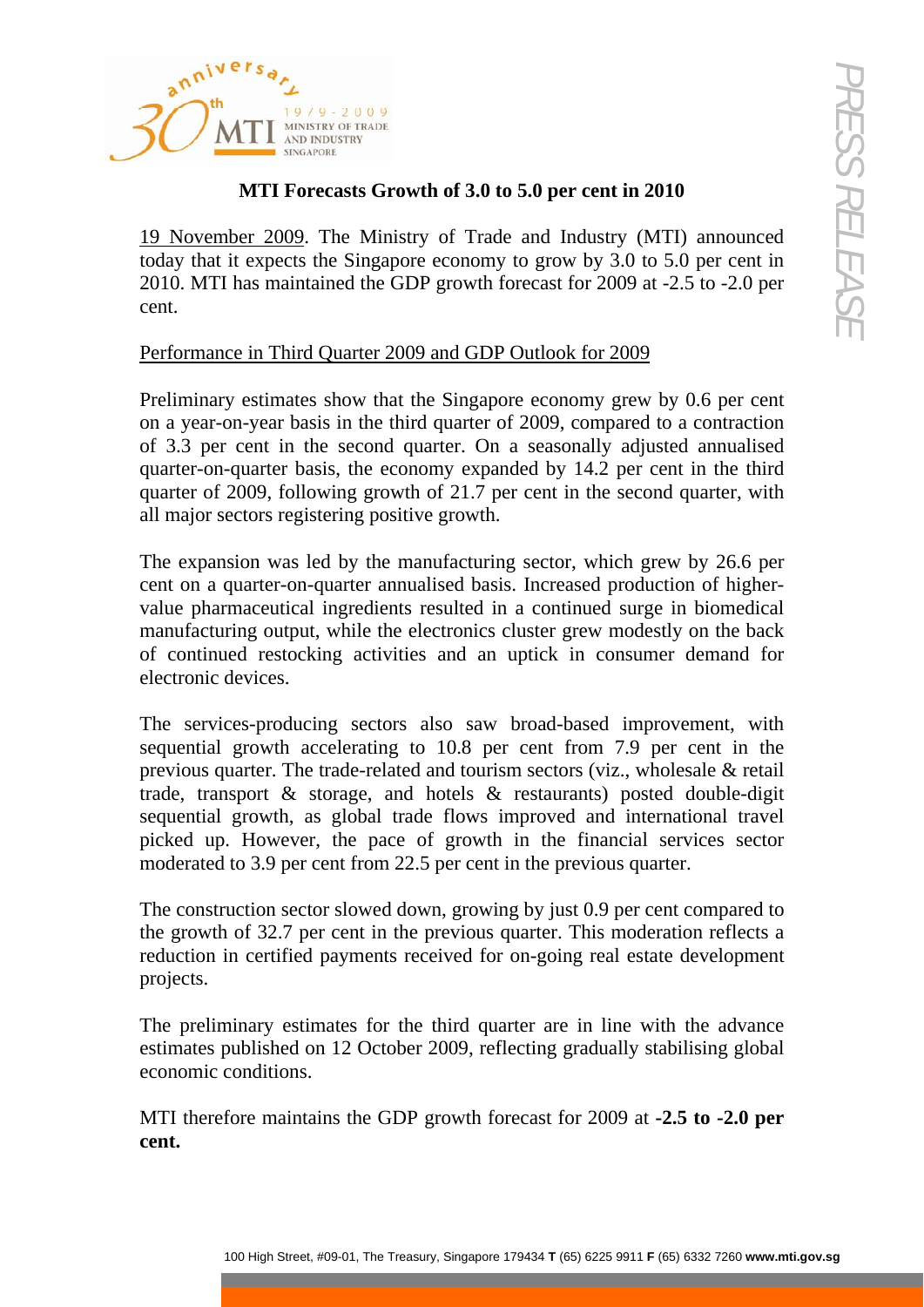

GDP Outlook for 2010

Global economic developments suggest that the recession has ended in most countries. GDP growth in key economies around the world has turned positive, bolstered by unprecedented policy responses which spurred domestic spending. Industrial production has started to pick up gain, while financial conditions and trade flows have corrected from their earlier lows, though not to pre-crisis levels.

**Example 19**<br> **Example 1901 And Content and Content and Content and Content and COD (COP) given that skep cononsis around the world identified to a standard point of the COD given the Street and point of the Construction** Singapore's economic outlook for 2010 will be closely linked to global conditions. Asia is likely to continue to post positive growth rates, driven by domestic consumption and intra-regional trade flows. However, the recovery in the advanced economies remains fragile, and the return towards pre-crisis levels of output is likely to be gradual. Growth momentum thus far has been driven by targeted fiscal stimulus measures and inventory cycle adjustments, but these factors are likely to taper off in the second half of 2010. Even though there are some initial signs of a recovery in private demand, the durability of the recovery remains uncertain. Weak household balance sheets and persistently high unemployment, especially in the US, will continue to weigh on consumer demand. High levels of unused capacity and tight credit conditions in the US and Europe suggest that business investment is also unlikely to grow strongly next year.

A sluggish recovery in final demand in the advanced economies will moderate Singapore's growth prospects in 2010. MTI expects Singapore's economic growth in 2010 to be **3.0 to 5.0 per cent**.

## Inflation Outlook for 2010

For 2010, the CPI inflation forecast has been revised from 1.0-2.0 per cent to **2.5-3.5 per cent**. The upward revision is attributable to the recent revision in the annual values of HDB properties as announced by the Inland Revenue Authority of Singapore. The Monetary Authority of Singapore's underlying inflation forecast, which excludes the cost of accommodation and private road transport, remains unchanged at 1.0-2.0 per cent.

MINISTRY OF TRADE AND INDUSTRY 19 November 2009